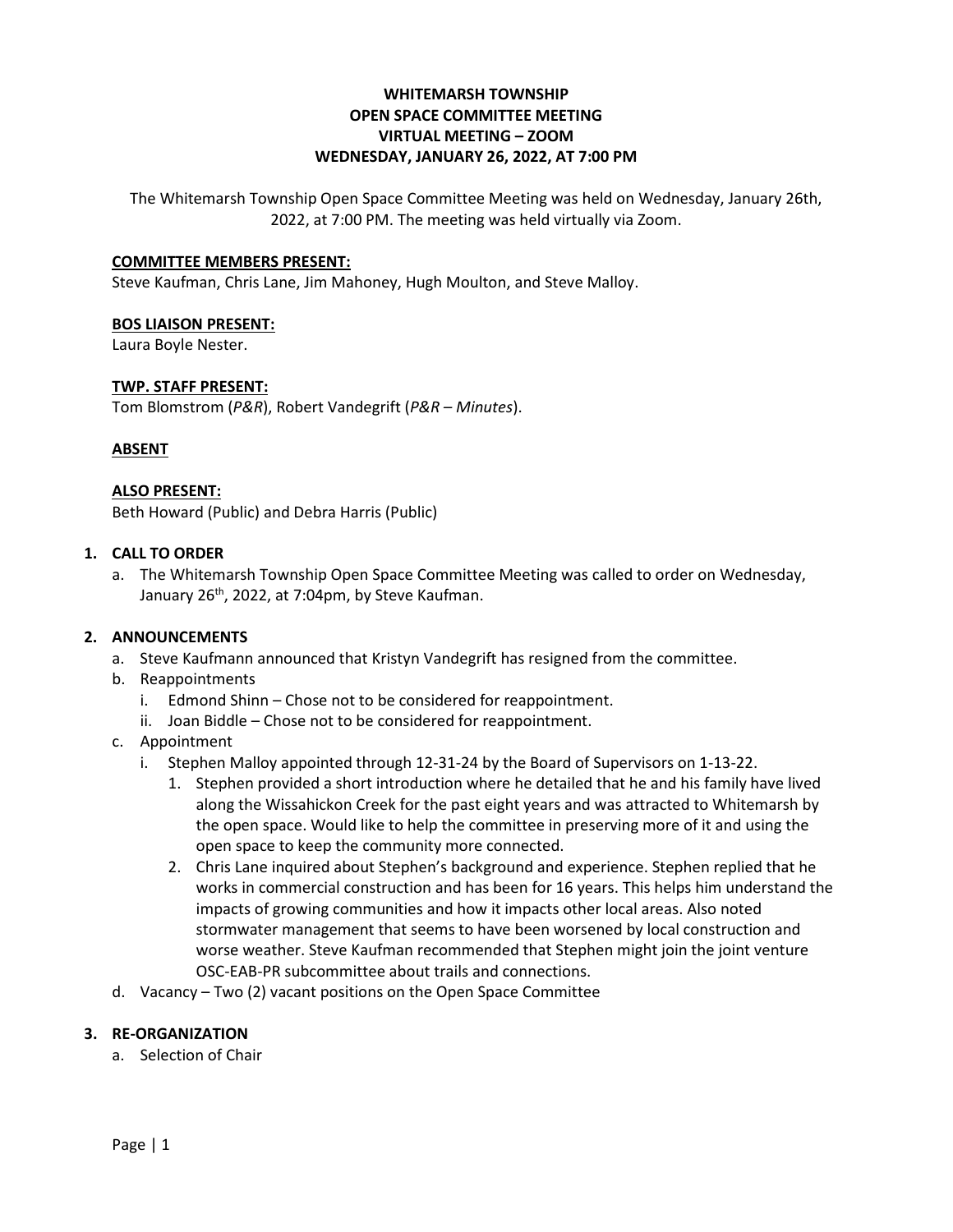- i. Chris Lane nominated Steve Kaufman to retain chair due to his knowledge and his good performance in the role. Seconded by Hugh Moulton. No other nominations were made. Selection passed unanimously.
- b. Selection of Vice-Chair
	- i. Hugh Moulton made the motion to reappoint Chris Lane and Jim Mahoney seconded. No other nominations were made. Selection passed unanimously.

## **4. 2022 OPEN SPACE COMMITTEE MEETING SCHEDULE**

- a. January 26, 2022 Re-organization
- b. April 27, 2022
- c. July 27, 2022
- d. October 26, 2022

Chris Lane indicated that the format of the meeting (Zoom/In-Person) would be solidified prior to each meeting.

## **5. UPDATED 2022 OPEN SPACE COMMITTEE CONTACT LIST**

a. Tom Blomstrom announced that an updated contact list will be sent around prior to the next meeting.

## **6. OPEN SPACE COMMITTEE – POWERS AND DUTIES IN ACCORDANCE WITH THE TOWNSHIP CODE**

- a. Tom Blomstrom alerted the group to the fact that the powers and duties of the committee are included in the packet each year to help the committee.
- b. Steve Kaufman requested information regarding the summary of how amendments to agendas work. His recollection was that new topics are not supposed to be brought up unless there is a majority vote by the group but noted that the email Tom had previously sent alluded to the committee's power being more limited than that.
	- i. Tom Blomstrom agreed to resend out the email from before. He elaborated that the committee could alter the agenda given a majority vote but should be used in emergency settings. These alterations shouldn't include items that are financial or a vote-taking measure. The reasoning behind this is for transparency's sake and so the public can have advance notice and attend the meeting.
	- ii. Chris Lane added that the email he thinks Steve Kaufman was referring to was sent on July  $15<sup>th</sup>$ regarding the Sunshine Act law changes.
	- iii. Steve Kaufman followed up by asking if the restrictions on amending the agenda via a majority vote are Township policy or state law. Tom Blomstrom reiterated that it's not Township policy but rather state law and that the amendments should not be done in matters regarding to funding or matters involving votes. Laura Boyle Nester clarified that it's related to the updated Sunshine Law , that is the rule for all municipalities.

# **7. APPROVAL OF THE WEDNESDAY, OCTOBER 27TH, 2021, MEETING MINUTES**

a. Chris Lane made a motion to approve the minutes as presented, Hugh Moulton seconded. The October  $27<sup>th</sup>$ , 2021 minutes were approved, unanimously (5-0).

## **8. OPEN SPACE FUND (OSF) REPORT**

- a. Debt Financing Motion to the BOS Update
	- i. Hugh Moulton asked about the EIT difference between 2020 and 2021, as in 2020 the EIT was \$2.7 million and in 2021 it is only \$2.2 million. He wondered if that was an impact from more people working from home in 2020.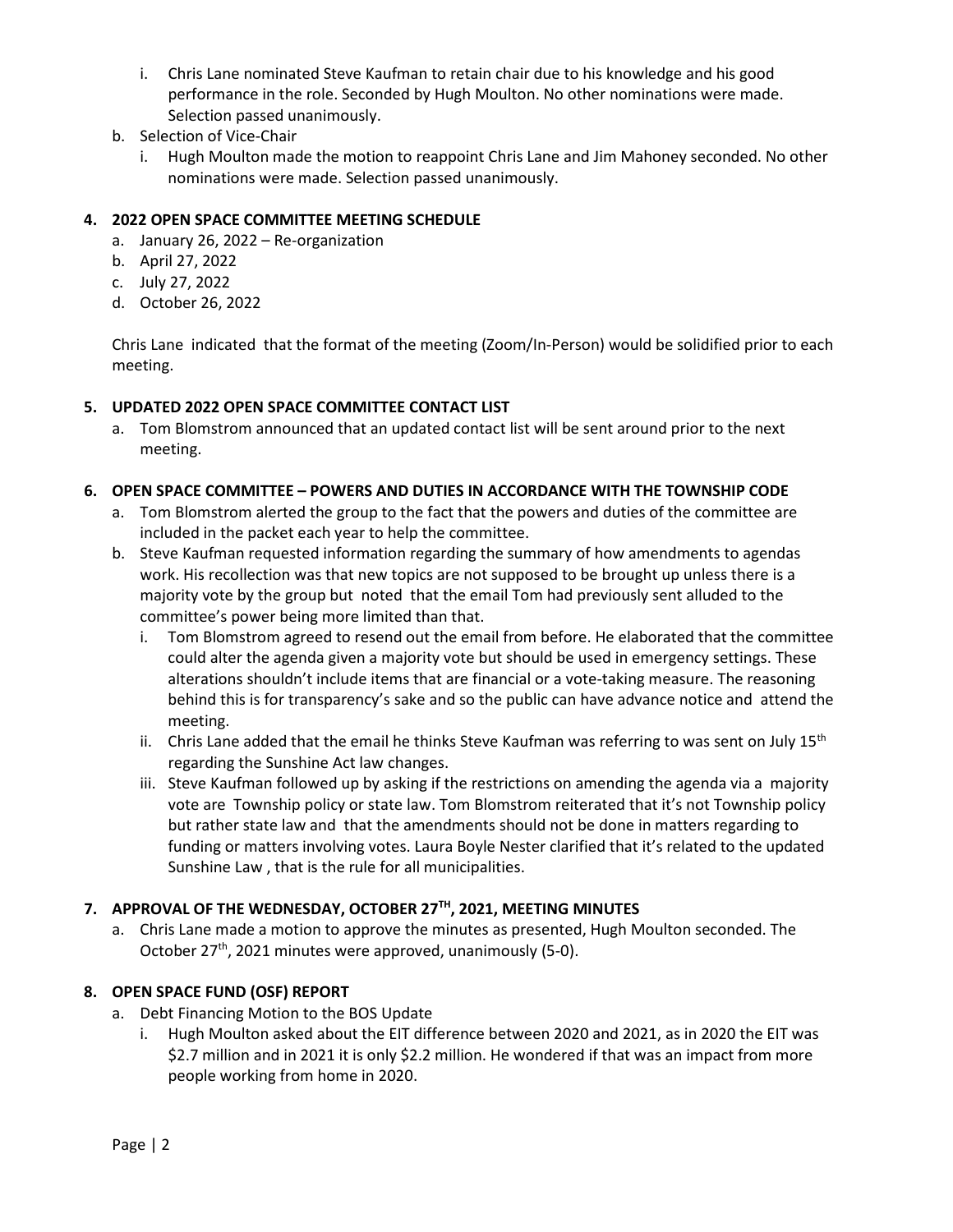- 1. Jim Mahoney explained that he doesn't believe that is the final number, as the income taxes for 2021 will not be fully processed until April 2022 due to the usual lag in receipts. Chris Lane asked whether the information gathered through April would be processed as a part of the 2021 EIT revenue. Jim replied in the affirmative as they pertain to the 2021 earnings. Upon further review, Hugh stated he thinks there needs to be more explanation for the numbers due to the fluctuation of the numbers over the last three years, including what the make-up is and the cut-off date. Steve Kaufman requested that Tom Blomstrom forward these questions to Kevin Barron in the Township Finance department. Jim Mahoney elaborated later in this segment about the sequential increases from report to report. At the end of the segment, Jim Mahoney noted that he had previously spoken to Finance Director Kevin Barron about the EIT but would need to speak with him again for further clarification.
- ii. Chris Lane requested information on when the \$800k for the Haub property would be paid from the Open Space Fund. Tom Blomstrom elaborated that they're still approaching settlement and it should be paid at some point in February.
- iii. Hugh Moulton requested information regarding Township real estate purchases, specifically . a breakdown on the \$20 million total paid from 2006 to 2021. The group explored the report further and found a pie chart that detailed the real estate purchases over that time period. That addressed Hugh's question.

# **9. OPEN SPACE COMMITTEE – SUB-COMMITTEE REPORTS**

- a. Notice to Real Estate Advisors
	- i. Chris Lane applauded Tom Blomstrom's efforts in acquiring the local real estate list and preparing the shipping labels for the mailers.
	- ii. Tom Blomstrom plans to send out the mailers by February  $18<sup>th</sup>$ .
	- iii. Steve Kaufman mentioned that some local developers weren't on the list, such as Sal Paone. Tom Blomstrom clarified that this list was just real estate agents within a five-mile radius, not developers, but if there are people Steve believes should be added, that he should let us know. Steve also requested the addition of Wendie Steffens from Kurfiss Sotheby's.
- b. OSC-EAB-PR Mutual Interests Subcommittee Update Chris Lane
	- i. Chris Lane started off by mentioning the group met by Zoom on December  $1<sup>st</sup>$  and agreed to meet periodically to discuss what they can do together, such as expanding the trail system. This will be an ongoing process and Chris is excited to have Steve Malloy join him.
- c. Spring Mill Area Study Committee Update Chris Lane
	- i. Chris Lane noted that he circulated the minutes from the previous meeting and that the study committee is moving along. The committee is not currently dealing with finances, but will submit a "Dream Plan" to the Township. The Township will follow-up by analyzing priorities and how they'll fund them. This is in an effort to improve transportation, safety and recreation in the area.
- d. Zoning Ordinance Steering Committee Update Steve Kaufman
	- i. Steve Kaufman . Reported that the group had been focusing on cluster zoning over the last four months. Parcels over 15 acres, would have to be at least 50% open space and residences would have to be clustered. He followed up by recommending Steve Malloy and Hugh Moulton review the zoning ordinance closely once it is released.
	- ii. Chris Lane asked if this steering committee is reviewing a zoning text amendment proposed for continuing care facilities. Steve Kaufman updated that the steering committee is not involved, but that the proposal was rejected by the Planning Commission 6-0, with one recusal. He commented that the Planning Commission relied heavily on the revised and updated Comprehensive Plan and that it's nice to see the Comprehensive Plan having an impact on Township decisions.